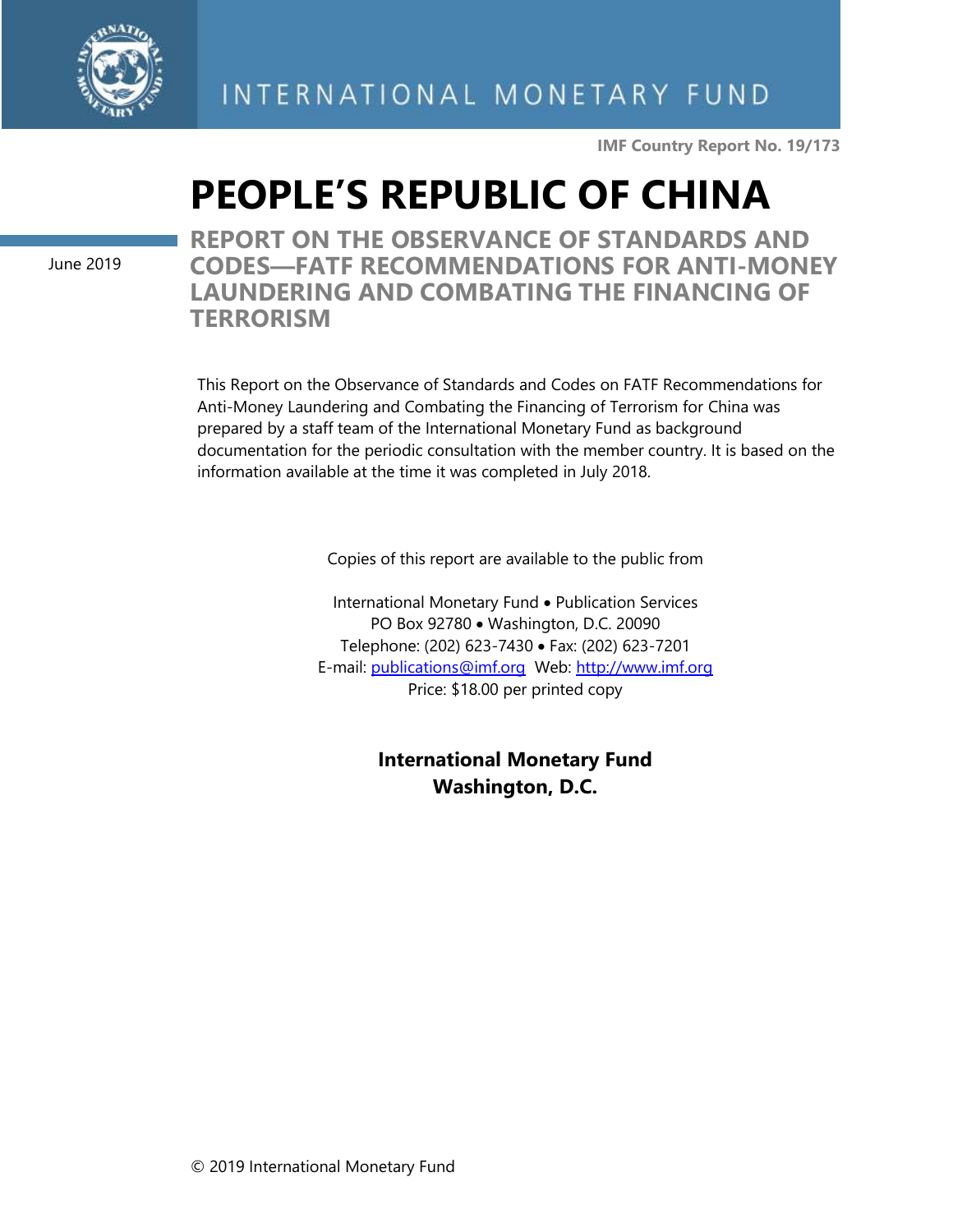

INTERNATIONAL MONETARY FUND

# **PEOPLE'S REPUBLIC OF CHINA**

June 2019

**REPORT ON THE OBSERVANCE OF STANDARDS AND CODES (ROSC)** 

## **FATF RECOMMENDATIONS FOR ANTI-MONEY LAUNDERING AND COMBATING THE FINANCING OF TERRORISM (AML/CFT)**

**Anti-Money Laundering/Combating the Financing of Terrorism:** This Report on the Observance of Standards and Codes for the FATF 40 Recommendations—International Standards on Combating Money Laundering and the Financing of Terrorism and Proliferation (AML/CFT) was prepared by the  $IMF<sup>1</sup>$  $IMF<sup>1</sup>$  $IMF<sup>1</sup>$  The report provides a summary of the AML/CFT measures in place in China and of the level of compliance with the FATF 40 Recommendations and the level of effectiveness, and contains recommendations on how the AML/CFT system could be strengthened. The assessment is based on the information available at the time of the mission from July 9–27, 2018 and other verifiable information subsequently provided by the authorities. It was conducted using the 2013 assessment methodology. The Detailed Assessment Report (DAR) on which this document is based was adopted by the FATF Plenary on February 21, 2019. The views expressed here, as well as in the full assessment report, are those of the staff team and the FATF and do not necessarily reflect the views of the Government of China or the Executive Board of the IMF.

<span id="page-1-0"></span><sup>1</sup> The assessment team consisted of Mr. Ian Carrington, IMF (team leader); Mr. Richard Berkhout, IMF (legal expert); Mr. Arz Murr, IMF (financial expert); Ms. Lia Umans, FATF Secretariat (FIU expert); Mr. Vladimir Nechaev, EAG Secretariat (international cooperation and law enforcement expert); Mr. Craig Hamilton, New Zealand Police/APG (law enforcement expert); Mr. João Melo, Prosecutor General's Office, Portugal (legal expert); Mr. Alastair Bland, consultant (NPO expert); and Mr. Nicolas Choules-Burbidge, consultant (financial expert).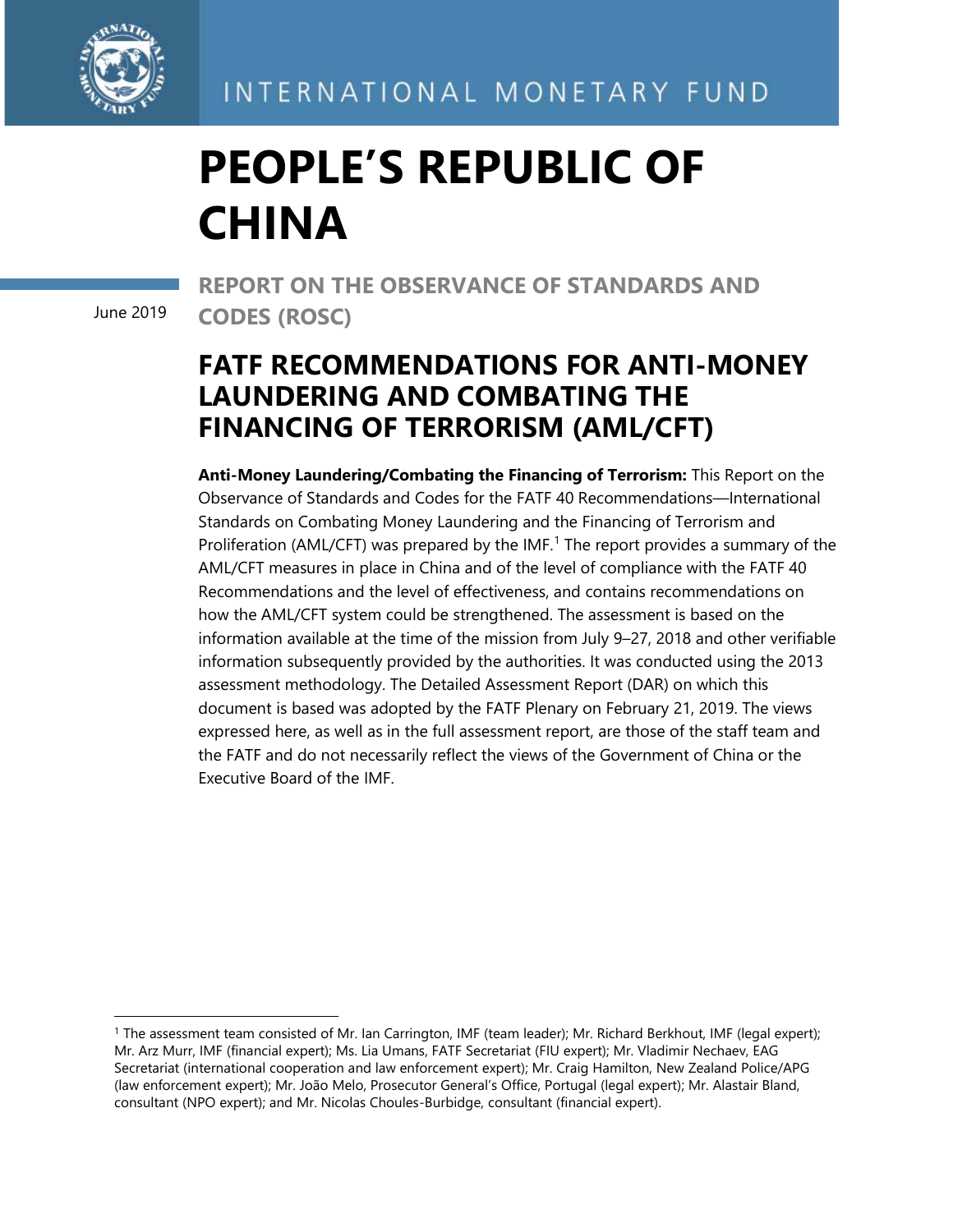#### Approved by **Nadim Kyriakos-Saad**

Prepared by **Legal Department** This Report on the Observance of Standards and Codes (ROSC) for the FATF 40 Recommendations—International Standards on Combating Money Laundering and the Financing of Terrorism and Proliferation (AML/CFT) was prepared by IMF staff using the 2013 assessment methodology. Further information on ROSCs can be found at http://www.imf.org/external/NP/rosc/rosc.aspx

#### **CONTENTS**

| B. Financial Intelligence, and ML Investigations, Prosecutions and Confiscation __________________6 |  |
|-----------------------------------------------------------------------------------------------------|--|
|                                                                                                     |  |
|                                                                                                     |  |
|                                                                                                     |  |
|                                                                                                     |  |
|                                                                                                     |  |
|                                                                                                     |  |
|                                                                                                     |  |
|                                                                                                     |  |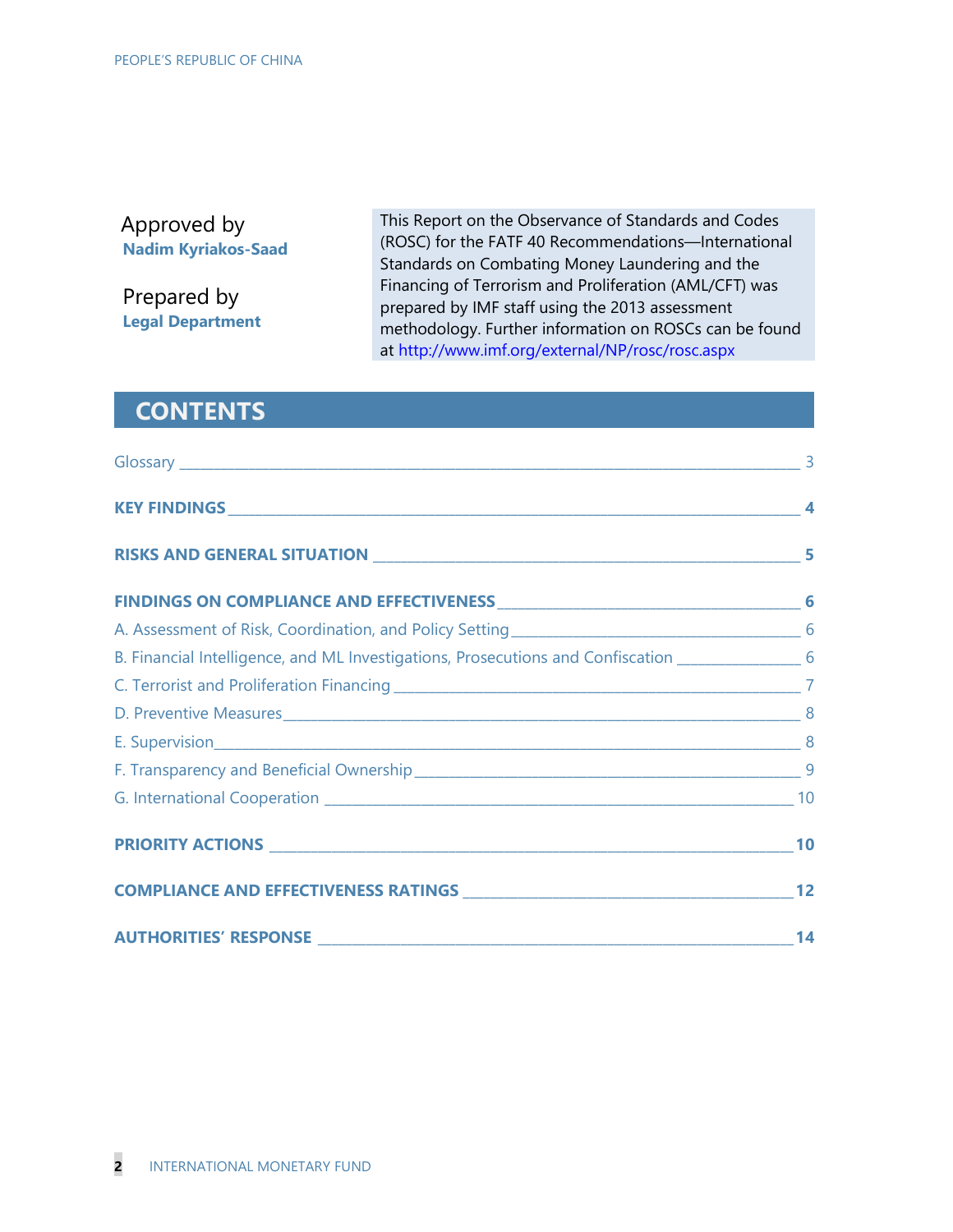## **Glossary**

| AML/CFT       | Anti-Money Laundering and Combating the Financing of Terrorism |
|---------------|----------------------------------------------------------------|
| AMLB          | Anti-Money Laundering Bureau                                   |
| <b>AMLJMC</b> | Anti-Money Laundering Joint Ministerial Conference             |
| <b>BO</b>     | <b>Beneficial Ownership</b>                                    |
| CAMLMAC       | China Anti-Money Laundering Monitoring and Analysis Center     |
| <b>CBRC</b>   | China Banking Regulatory Commission                            |
| <b>CDD</b>    | <b>Customer Due Diligence</b>                                  |
| <b>CSRC</b>   | China Securities Regulatory Commission                         |
| <b>DNFBP</b>  | Designated Non-Financial Businesses and Professions            |
| <b>DPRK</b>   | Democratic People's Republic of Korea                          |
| FI            | <b>Financial Institution</b>                                   |
| <b>FIU</b>    | Financial Intelligence Unit                                    |
| LEA           | Law Enforcement Agency                                         |
| ML            | Money Laundering                                               |
| <b>MLA</b>    | Mutual Legal Assistance                                        |
| <b>MPS</b>    | Ministry of Public Security                                    |
| <b>NRA</b>    | National Risk Assessment                                       |
| PBC           | People's Bank of China                                         |
| PEP           | <b>Politically Exposed Person</b>                              |
| PF            | <b>Proliferation Financing</b>                                 |
| POC           | Proceeds of Crime                                              |
| <b>PSB</b>    | <b>Public Security Bureau</b>                                  |
| <b>STR</b>    | <b>Suspicious Transaction Report</b>                           |
| TF            | <b>Terrorist Financing</b>                                     |
| <b>TFS</b>    | <b>Targeted Financial Sanctions</b>                            |
| <b>UNSCR</b>  | United Nations Security Council Resolution                     |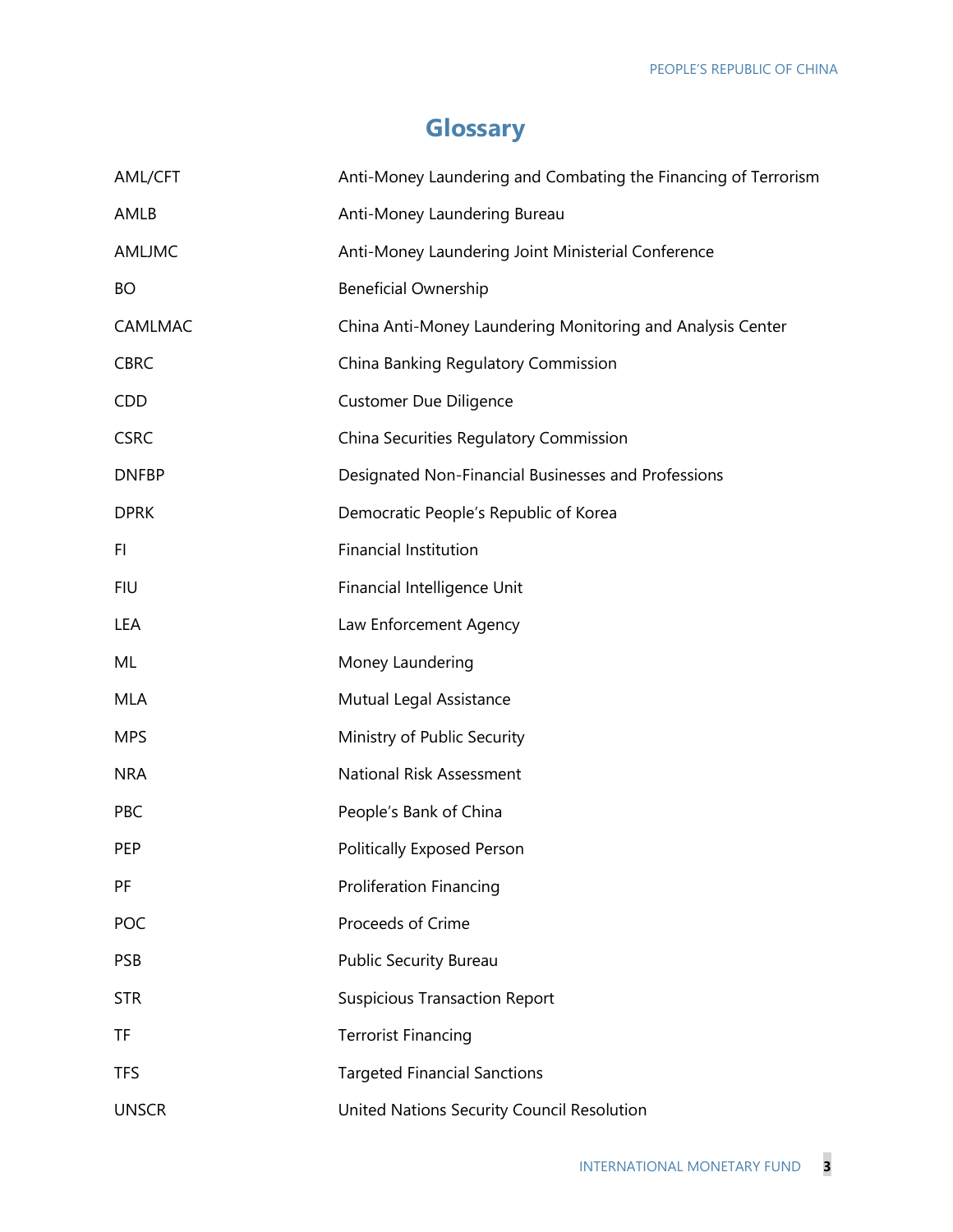### **KEY FINDINGS**

- China has undertaken a number of initiatives since 2002 that have contributed positively to its understanding of ML/TF risk, although some important gaps remain. Its framework for domestic AML/CFT cooperation and coordination is well established.
- China's decentralized financial intelligence unit (FIU) arrangement consisting of China Anti-Money Laundering Monitoring and Analysis Center (CAMLMAC), Anti-Money Laundering Bureau (AMLB), and 36 People's Bank of China (PBC) provincial branches has high potential to produce financial intelligence that supports the operational needs of competent authorities, but its current functioning results in incomplete access by all parts of the FIU to all data, fragmented analysis and disseminations, and limits the development of a holistic view. Therefore, major improvements are needed.
- Law enforcement agencies (LEAs) have access to and use a wide range of financial intelligence throughout the lifetime of an investigation, but financial intelligence is not driving money laundering (ML) investigations. When using financial intelligence, LEAs identify predicate criminal behaviors and actively investigate these. Predicate crime investigation outcomes reflect that China has capable LEAs that are skilled in the investigation of complex financial crime and associated predicate crime. Effective, proportionate, and dissuasive sanctions are available and are applied for ML.
- China has an institutional framework in place to investigate and prosecute TF activities, in line with its understanding of TF risks and in line with its strategy to prevent TF and disrupt TF channels. Since the implementation of a new Counter Terrorism Law in 2015 and related interpretations, the number of TF prosecutions and convictions has increased.
- The implementation of TF and proliferation financing (PF) targeted financial sanctions (TFS) is negatively affected by three fundamental deficiencies, related to (i) scope of coverage of the requirements and a lack of a prohibition covering all persons and entities; (ii) the types of assets and funds of designated entities that can, in practice, be frozen, and the type of transactions that can be prohibited; and (iii) a lack of implementation without delay for non-domestic designations. That said, the Counter Terrorism Law and the relevant PBC Notice are a good starting point for future updates to the legal system in line with revised FATF standards, and to improve effective implementation. While not covered by the FATF standards, authorities have taken measures in relation to other aspects of United Nations Security Council Resolutions (UNSCRs) related to the Democratic People's Republic of Korea (DPRK).
- While financial institutions (FIs) have a satisfactory understanding of their AML/CFT obligations, they have not developed a sufficient understanding of risks. Measures implemented to mitigate risk are generally not commensurate with different risk situations.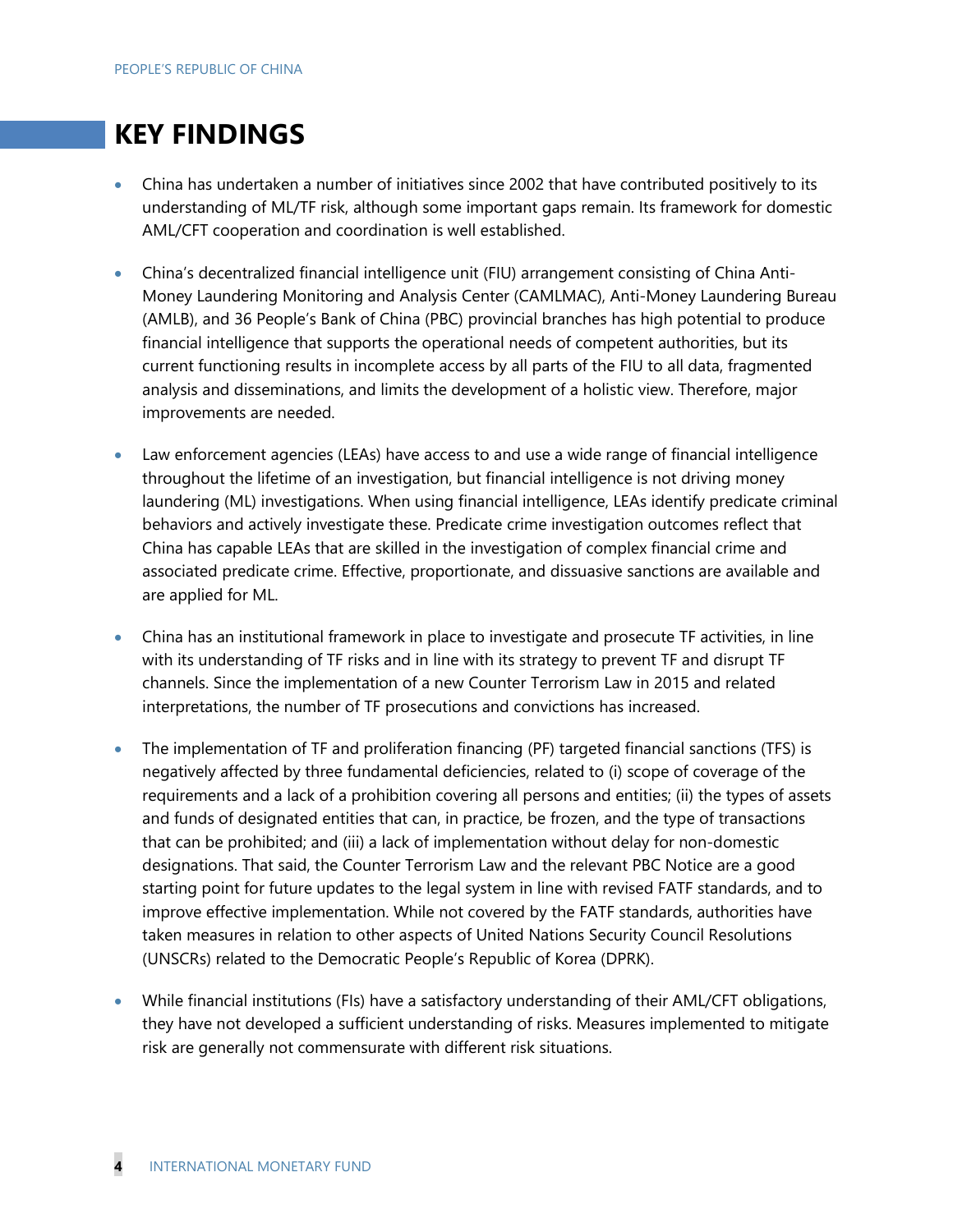- China's AML/CFT supervisory system is almost exclusively focused on the financial sector, as there are no effective preventive or supervisory measures in respect of the designated nonfinancial businesses and professions (DNFBP) sector. The PBC has an inadequate understanding of risks overall. Although its understanding of risk impacting the financial sector is adequate, its understanding of institution-specific risk seems to be largely based on the FIs' own risk assessment rather than that of the authorities.
- China handles mutual legal assistance (MLA) and extradition requests in accordance with the procedures and standards for approval stipulated by domestic laws, bilateral treaties, and multilateral conventions, but due to a complicated decision-making structure for providing MLA or executing extradition requests, it is often a protracted process. At the same time, China can arrange an expedited procedure for urgent requests or cases. There is an effective cooperation in some areas between China and some of its neighbors; however, there is a lack of data that would establish effective implementation of ML/TF related cooperation.

## **RISKS AND GENERAL SITUATION**

**1. The main proceeds-generating predicate crimes in China** are illegal fundraising, fraud, trafficking in illicit drugs, corruption and bribery, tax crimes, counterfeiting of products, and illegal gambling.

**2. China faces a serious threat from terrorism.** From 2011 to 2016, China registered 75 terrorist incidents that killed 545 people. The main conflict area and focus for the authorities is the northwest province of Xinjiang, from where the Eastern Turkistan Islamic Movement operates, but attacks occur throughout China. Around 60 people each year from China have participated as foreign terrorist fighters in Syria and Iraq.<sup>[2](#page-5-0)</sup>

**3. With total assets of approximately RMB 252 trillion, banks dominate financial sector activity in China.** Based on the nature of their products/services and volume of activity, they are considered to be highly vulnerable to abuse with respect to ML/TF. China has witnessed a rapid increase in the activity of online lending entities, primarily via mobile phone platforms

**4. The lack of coverage of DNFBPs by the AML/CFT framework is a significant vulnerability.** The absence of coverage of domestic politically exposed persons (PEPs) is another significant vulnerability, which is particularly noteworthy in the context of a country where corruption is a major predicate offense and state-owned enterprises play a dominant role in the economy.

**5. A large amount of illicit proceeds flows out of China annually.** As noted in the national risk assessment (NRA), between 2014 and 2016, illicit proceeds totaling RMB 8.64 billion were repatriated to China from over 90 countries. China indicates that illicit proceeds also flow out of the country through underground banking operations. There are several instances in which criminals

<span id="page-5-0"></span> <sup>2</sup> See for example the *Soufan Group Foreign Fighters Update Final 2015* [\(http://www.soufangroup.com/foreign](http://www.soufangroup.com/foreign-fighters)[fighters\)](http://www.soufangroup.com/foreign-fighters).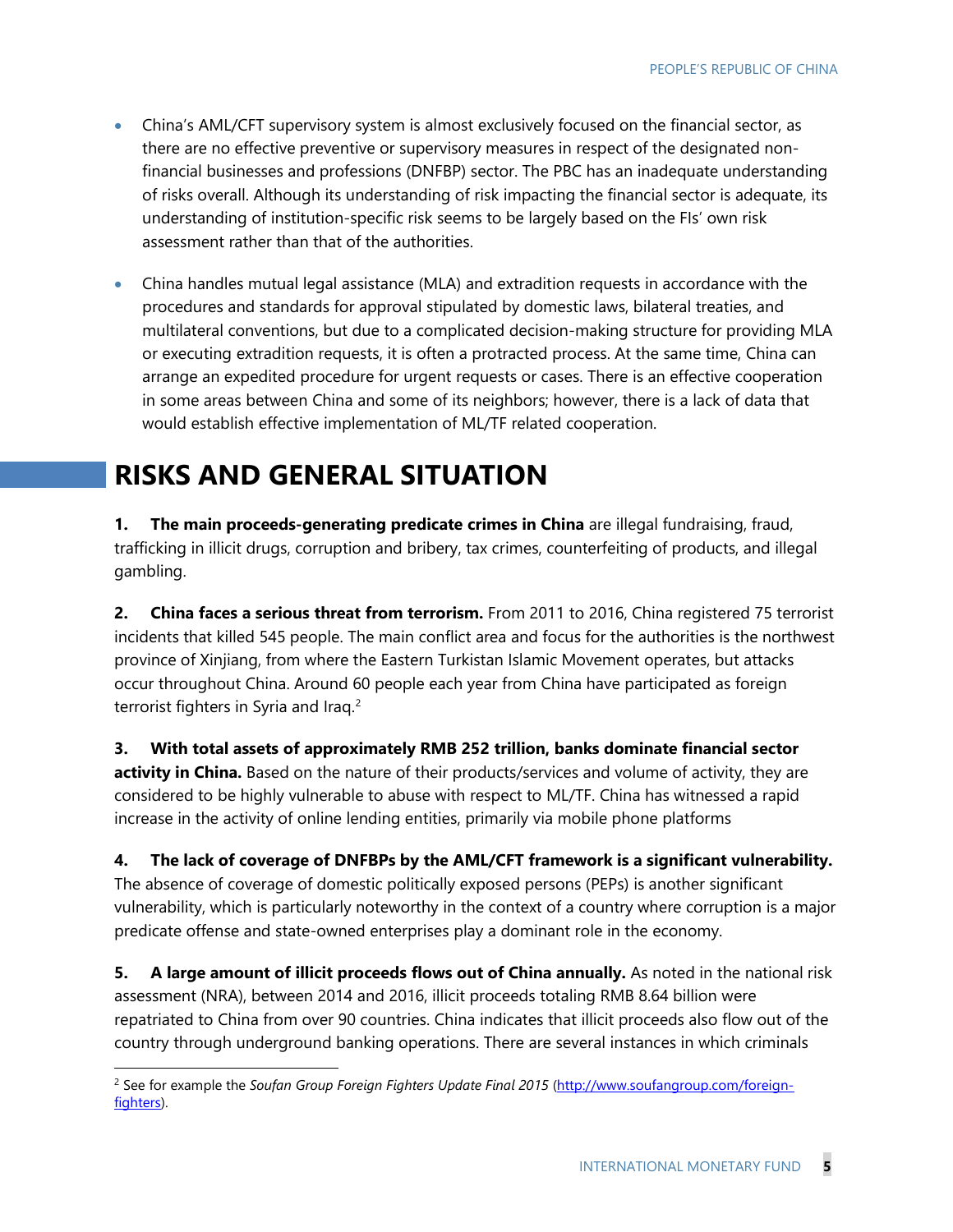have fled the country, including suspects in corruption cases. The abuse of legal persons has also been identified as a method of laundering illicit proceeds. Such abuse is facilitated, in part, by ineffective arrangements in place for registering and retaining beneficial ownership (BO) information.

## **FINDINGS ON COMPLIANCE AND EFFECTIVENESS**

#### **A. Assessment of Risk, Coordination, and Policy Setting**

**6. Overall, authorities in China demonstrated a strong understanding of the contents of the NRA, which was finalized just prior to the onsite visit.** However, given the focus of the NRA and the activity of LEAs on predicate offenses and the lack of attention to how the proceeds of crime (POC) are actually laundered, beyond those directly implicated in the crime, China's overall understanding of ML risks, while achieved to a large extent, is hampered by such a focus. The assessment of risks of legal entities focuses on existing control measures. The TF assessment contained within the NRA is based mainly on qualitative analysis. The analysis collates information from departments involved in countering terrorism, primarily Ministry of State Security, Ministry of Public Security (MPS), and the PBC, identifying sources and channels of terrorist financing (TF), and identifying the TF threats faced by China.

**7. China has demonstrated strong cooperation and coordination at the political and policysetting levels.** China's main mechanism for national coordination and cooperation is the Anti-Money Laundering Joint Ministerial Conference (AMLJMC) established in 2002 and comprising of 23 government departments. The AMLJMC is responsible for guiding the AML/CFT work throughout the country, formulating AML/CFT policies and strategies, and coordinating various departments in conducting AML/CFT activities.

#### **B. Financial Intelligence, and ML Investigations, Prosecutions and Confiscation**

**8. Provincial and local investigative agencies conduct the majority of ML and predicate offense investigations in China.** China's FIU arrangement set up within the PBC mirrors this decentralized approach with the following three largely independently functioning components: CAMLMAC and AMLB at the central level and AML units within each of the 36 PBC provincial branches. While the decentralized FIU in China has the potential to produce financial intelligence that supports the operational needs of competent authorities, the FIU's ability to properly analyze and spontaneously share accurate and timely financial intelligence presents limitations. The analysis and dissemination by the various FIU components prevent the development of a holistic view. Other factors also limit the FIU's ability to properly analyze and share financial intelligence that is relevant for use by law enforcement. First, the suspicious transaction reporting requirements only extend to FIs and their level of implementation is insufficient. Second, other sources of information, such as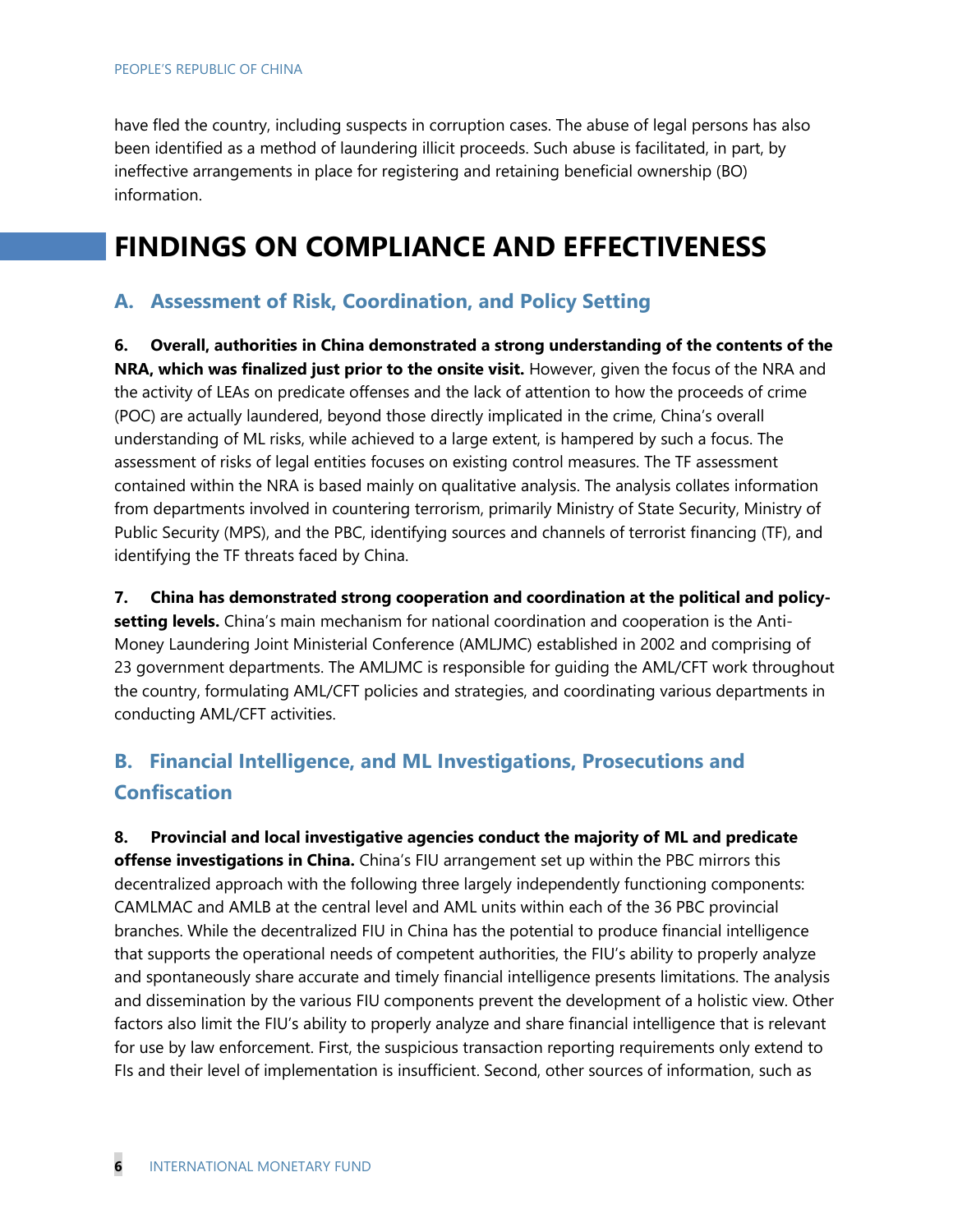information on cross-border currency declarations and BO information, are either limited or nonexistent. Finally, the FIU's operational independence is potentially undermined.

**9. LEAs at central, provincial, and local levels access and use financial intelligence and other information to identify and trace proceeds, and to support investigations and prosecutions of predicate offenses, but do so for a limited extent for AML purposes.** While LEAs recognize the value of "following the money," their focus (when developing evidence and tracing criminal proceeds) is on supporting investigations and prosecutions of domestic predicate offenses, as opposed to supporting stand-alone ML and TF investigations more broadly. The use of financial intelligence by LEAs leads to dismantling criminal networks but does not result in an adequate identification of ML operations.

**10. The MPS and subordinate public security bureaus (PSB) have responsibility for ML investigations.** The Economic Crime Investigation Department is the branch of MPS and PSB which has the lead responsibility for investigating complex financial crime including ML. Within this department, there are skilled and capable investigators who have adequate investigative tools and resources to undertake their function.

**11. There are three discrete ML offenses in China.** Persons who are proven to have knowledge of the requirement to launder or conceal POC prior to the commission of the predicate crime are routinely prosecuted as 'accomplices' to the predicate offense. Self-laundering is not criminalized. Accomplices and self-launderers are convicted and sentenced in accordance with the predicate crime penalty, based on the principle that serious crimes absorb less serious crimes. Authorities reported that the "knowledge" element, that funds or property were derived from crime, presented challenges. A review of ML prosecutions identified that these largely relate to family and close associates of the predicate offenders. On a limited number of occasions, legal persons were prosecuted. The majority of ML convictions in China have been secured under Art. 312 of the Criminal Law. This same article criminalizes the behavior of receiving stolen property. China is of the view that purchasing or acquiring dishonestly obtained property (as opposed to concealment or disguise) constitutes a ML activity. The inability to separate convictions under Art. 312 or to quantify convictions associated with these discrete behaviors has challenged the assessment of effectiveness of the investigation and prosecution of the ML offence.

12. The pursuit of criminal proceeds is a policy objective for China. Criminal proceeds and instrumentality forfeiture routinely occur as part of the sentencing process. China has the ability to confiscate property in the absence of conviction in certain circumstances such as where the criminal has absconded from China or has died.

#### **C. Terrorist and Proliferation Financing**

**13. Authorities have taken some legal measures that enable the domestic designation of possible terrorists; however, these have not been used since 2012.** As with these domestic freezing measures, measures by PBC to require the freezing of UN-designated entities focus mainly on the financial sector and are not effectively implemented. In general, the implementation of TF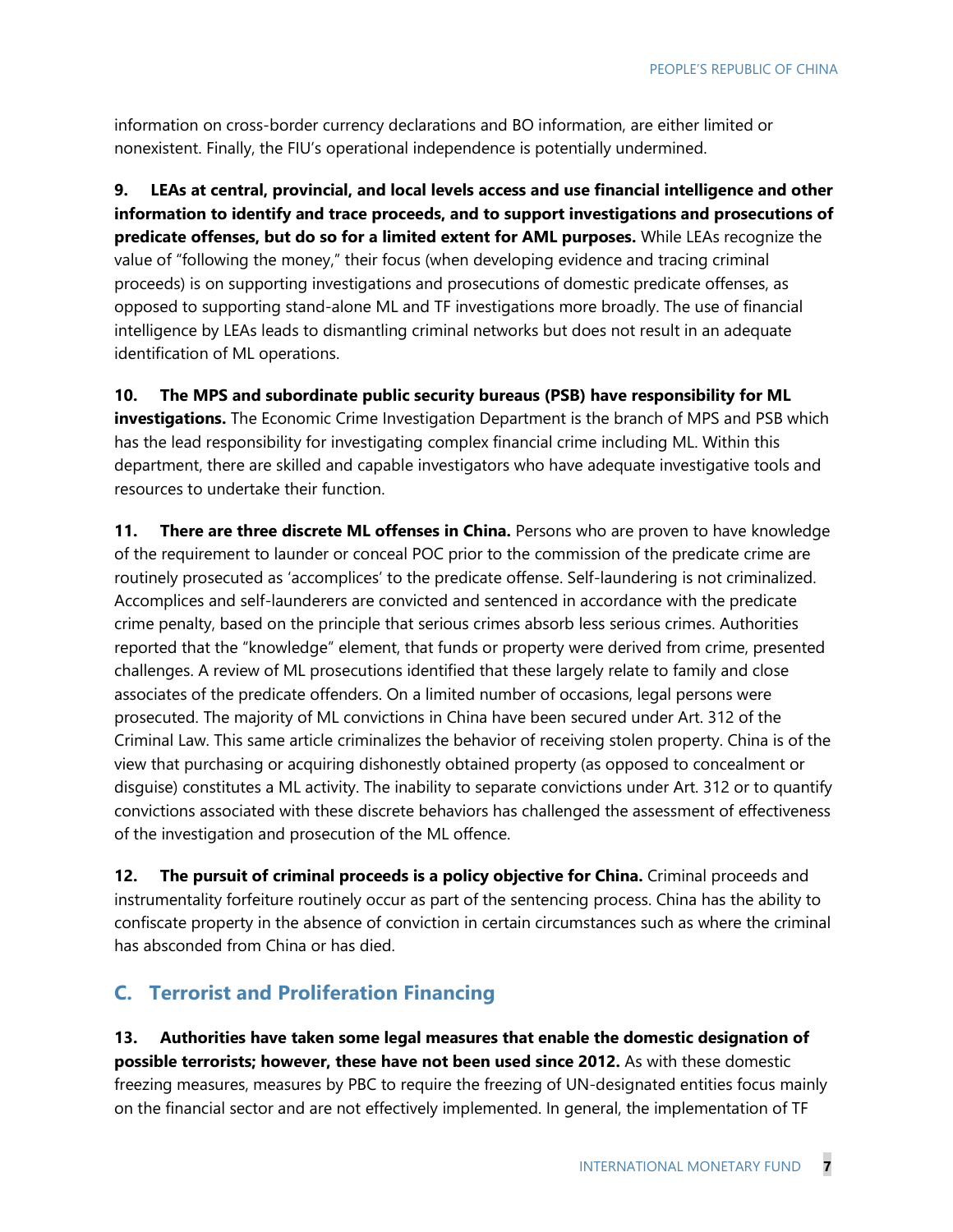and PF TFS is negatively affected by three fundamental deficiencies, related to (i) scope of coverage of the requirements and a lack of a prohibition covering all persons and entities; (ii) the types of assets and funds of designated entities that can in practice be frozen, and the type of transactions that can be prohibited; and (iii) a lack of implementation without delay for nondomestic designations.

**14. Authorities have expressed a high-level political commitment to establish a comprehensive legal framework for the implementation of TFS related to PF which is a positive step.** While not covered by the FATF standards, authorities have taken measures in relation to other aspects of UNSCRs related to the DPRK. On the other hand, authorities provided insufficient information to establish a degree of implementation of any of the TFS related to Iran.

#### **D. Preventive Measures**

**15. FIs have a satisfactory understanding of their AML/CFT obligations.** They generally have an insufficient understanding of ML/TF risks and apply mitigation measures that are not commensurate with these risks. Online lending institutions have not developed an understanding of ML/TF risks or AML/CFT obligations.

**16. FIs apply customer due diligence (CDD) measures ineffectively, with notable weaknesses in customer identification and verification measures including for BO and ongoing due diligence.** Considering prevailing risks, FIs do not effectively apply measures for PEPs, TFS, and measures related to countries with high risk. FIs are relatively more successful in implementing measures related to record-keeping, correspondent banking relationships, new technologies, and wire transfers.

#### **17. Inconsistent practices of reporting suspicious transactions by FIs raise the risk of**

**tipping-off.** Types of proceeds reported in suspicious transaction reports (STRs) seem inconsistent with the risk environment and are concentrated in the banking sector. The number of STRs reported appears to be modest, considering the size of the financial sector in China. Internal controls of financial groups are often inappropriate for mitigating risks, especially when regulations of host countries prevent access to information.

**18. Overall, banks implement preventive measures better than the other FIs, with limited to no implementation of these measures by online lending institutions.** DNFBPs generally do not apply such measures. The reporting of suspicious transactions by DNFBPs is virtually nonexistent.

#### **E. Supervision**

**19. There are some shortcomings in the fit and proper framework in most of the regulated FI subsectors, notably the period of scrutiny for criminal records does not have to go beyond three years.** Entry requirements in the online lending sector are basic. A relatively small number of appointments of individuals are revoked each year, which, given the size of the financial sector and corruption as a major threat, seems quite low. In the DNFBP sector, the real estate, dealers in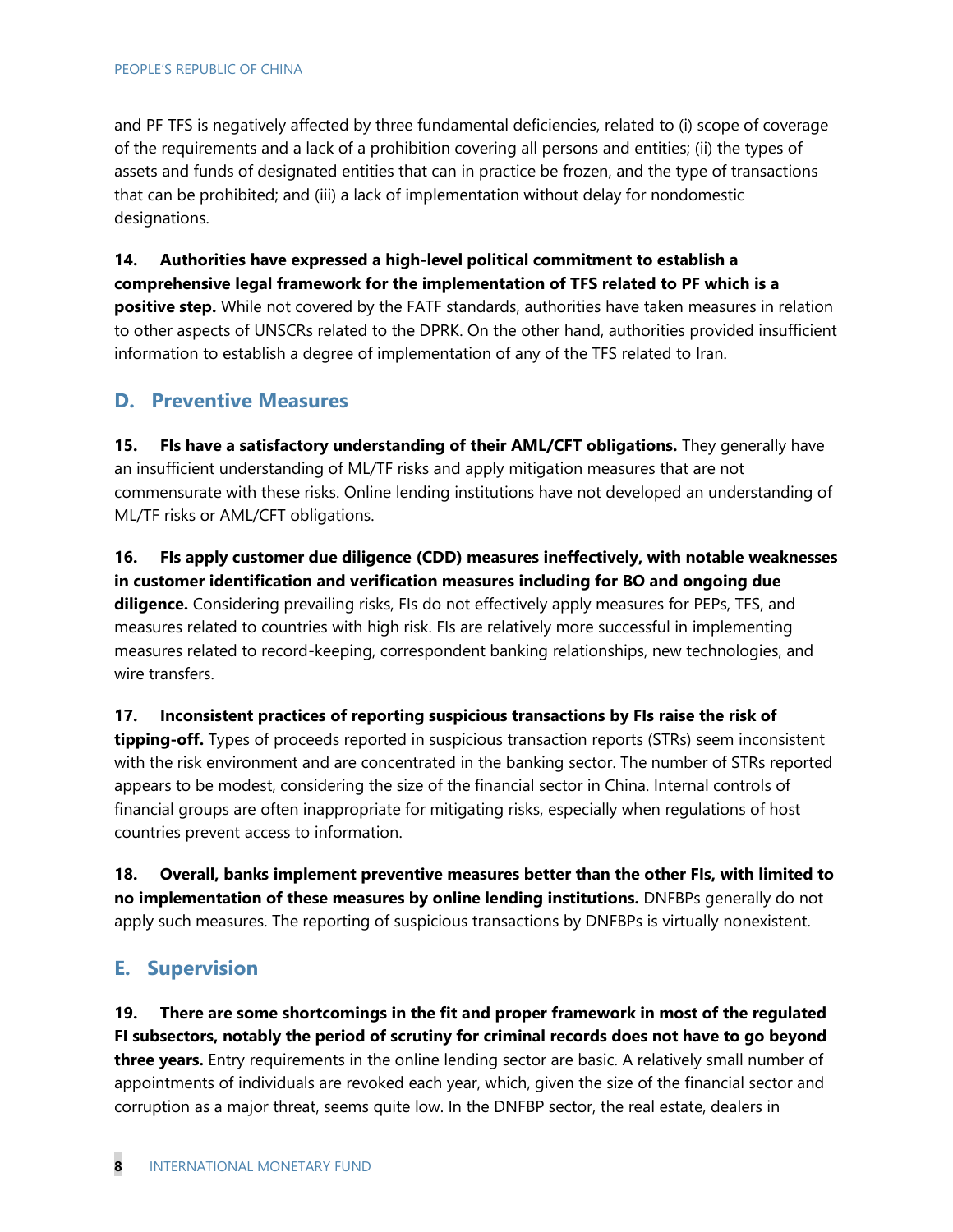precious stones, and company service provider sectors are not subject to entry or ongoing criminal background checks.

**20. The PBC demonstrates a moderate level of understanding of risk in the financial sector.** Its processes are highly dependent on the correct implementation of the prescribed risk assessment methodology by FIs and their ability to understand ML/TF risk. The quality of control measures is verified using about 20 criteria. Internal control information of uneven content and quality is also received from the sector FI regulators on their own observations on the effectiveness of internal controls applied to ML/TF risks. The online lending sector is not subject to this process. The PBC's level of understanding of risk in the DNFBP sector is low, as little work has been done in this sector.

**21. The AML/CFT supervisory system in China is heavily oriented to the financial sector.** The PBC's overall ability to require remedial measures to control systems seems generally consistent with the overall risk profile of the financial sector, with an emphasis on banking which presents the highest levels of risk. The level of inspections in the banking sector is not commensurate with the level of risk. Sector supervisors are generally supportive but do not play a major role. There are inconsistencies in the approach used by sector supervisors. Low or no levels of supervision apply in the DNFBP sectors, with sector supervisors or self-regulatory organizations not playing an effective role in supervision.

**22. AML/CFT financial penalties applied by the PBC average about RMB 41 million per year (approx. US\$6.02 million per year) based on 2017 statistics.** These are not effective, dissuasive, nor proportionate given the size of the banks and other FIs in the financial sector, and the lack of initial responses to remedial measures. No AML/CFT remedial actions or sanctions have been applied to any online lending institutions or to DNFBPs.

**23. The PBC has had a moderate impact on FIs compliance and risk management processes.**

The sector supervisors play a supportive role, but their impact is lower as they are mostly limited to the assessment of risk controls. There is no discernible impact on the online lending sector as specific AML/CFT requirements are not applicable. In the DNFBP sectors, the PBC and sector regulators have had a low to nonexistent impact up to the time of the onsite. The overall impact of the PBC and sector supervisors' activities on the sectors' understanding of risk and obligations is moderate in the financial sector and low in the DNFBP sector.

#### **F. Transparency and Beneficial Ownership**

**24. Basic or legal information is collected and publicly available on the internet for all types of legal entities, although the information is not always accurate, and it seems relatively easy to circumvent the registration rules (for example, through straw persons).** BO information of legal entities (domestic or foreign) is not (publicly) available in China. Authorities make use of available basic information, CDD information collected by FIs, and law enforcement powers. Each of these sources poses shortcomings and significant challenges, and the combination of measures at the current stage falls short of an effective system for obtaining accurate, adequate and current BO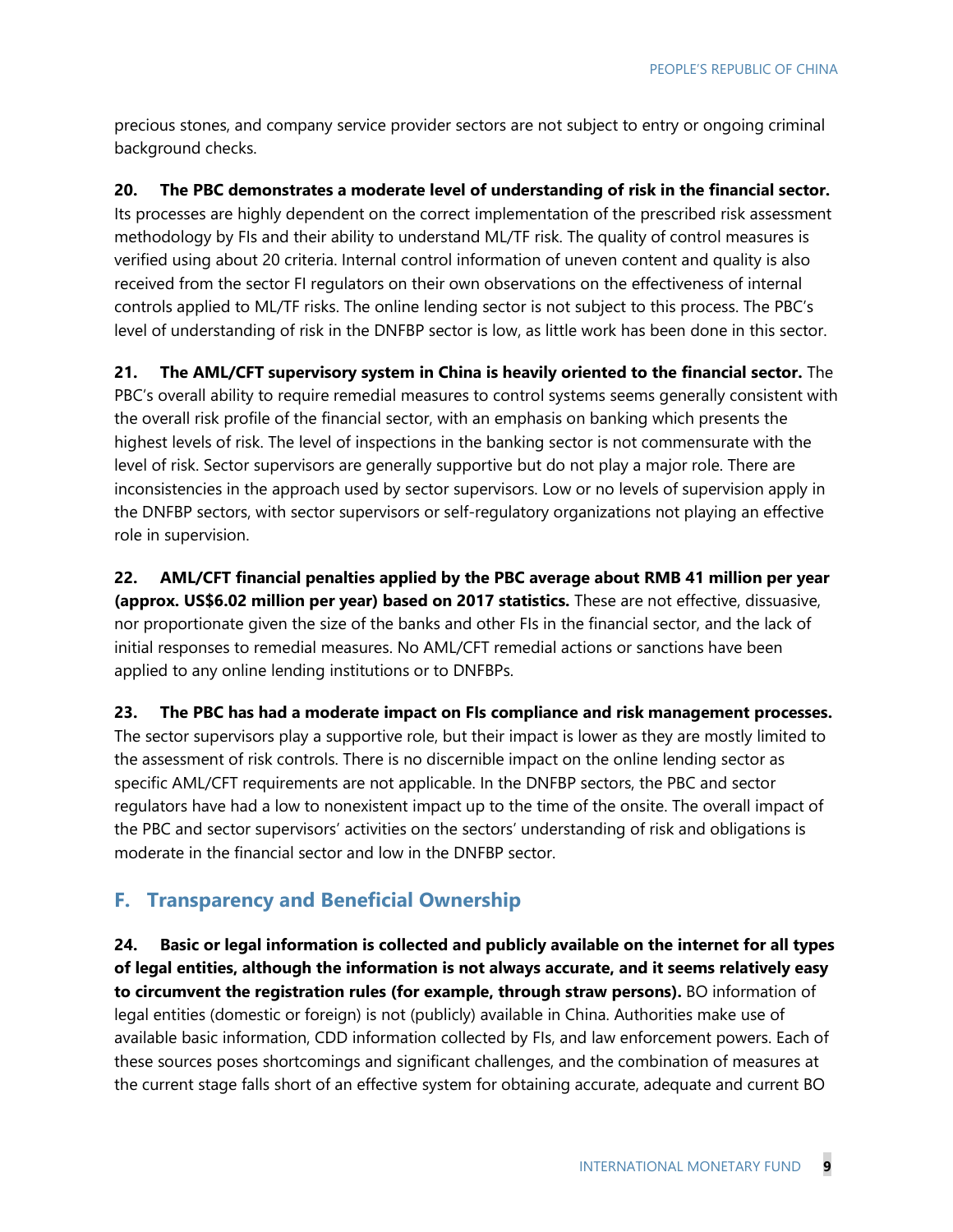information in a timely manner. That said, authorities have already initiated plans and measures that may improve effectiveness in the future, including through a BO register at PBC.

**25. There is no granular understanding of the ML/TF risks of each type of legal person, and the risk classification that has been produced for the purposes of the NRA focuses on control measures related to technical compliance.** The Trust Law provides for the existence of domestic civil trusts. No measures have been taken to mitigate the misuse of domestic trusts, although the current risks of civil trusts are low due to a lack of regulation that would foster the use of these arrangements. Foreign legal arrangements (e.g., foreign trusts) operate in China, such as the legal or beneficial owner of a Chinese legal company. Authorities have been able to detect foreign trusts that operate in China.

#### **G. International Cooperation**

**26. China has a legal and procedural framework for providing and seeking MLA, which it uses in practice (including for extradition).** The complicated procedure of ensuring a request is consistent with Chinese legislation, results in a very lengthy process, although this can be expedited in urgent cases. Feedback from other jurisdictions on China's international cooperation was mixed.

**27. Judicial and law enforcement authorities seek international cooperation and legal assistance in a wide range of cases, mostly related to predicate offenses, but very seldom to ML or TF.** They use different channels in the efforts to return funds to the country. While China requests detention of terrorists and freezing/confiscation of terrorist financiers' assets overseas, there is room for enhancing MLA and other international cooperation tools.

**28. CAMLMAC exchanges information with foreign FIUs.** In doing this, it sends requests abroad to a much lesser extent than it receives from foreign FIUs, which is not commensurate with the volumes of STRs analyzed and work undertaken on domestic LEAs' inquiries. Supervisory authorities cooperate in a wide range of information exchange and other forms of cooperation with foreign counterparts.

## **PRIORITY ACTIONS**

The prioritized recommended actions for China, based on these findings, are:

- China should expand the information sources relied upon to formulate its NRA to include broader perspectives of the ML/TF threats, vulnerabilities, and risks it faces, such as academic and international organizations' publications on the subject as well as feedback from foreign jurisdictions. This will allow a more balanced understanding of the ML and TF risks faced by China beyond those directly linked to proceeds generating predicate offenses.
- China should review the functioning of its FIU to ensure that all information received, analyzed, and disseminated by all three FIU components is readily available and accessible both at the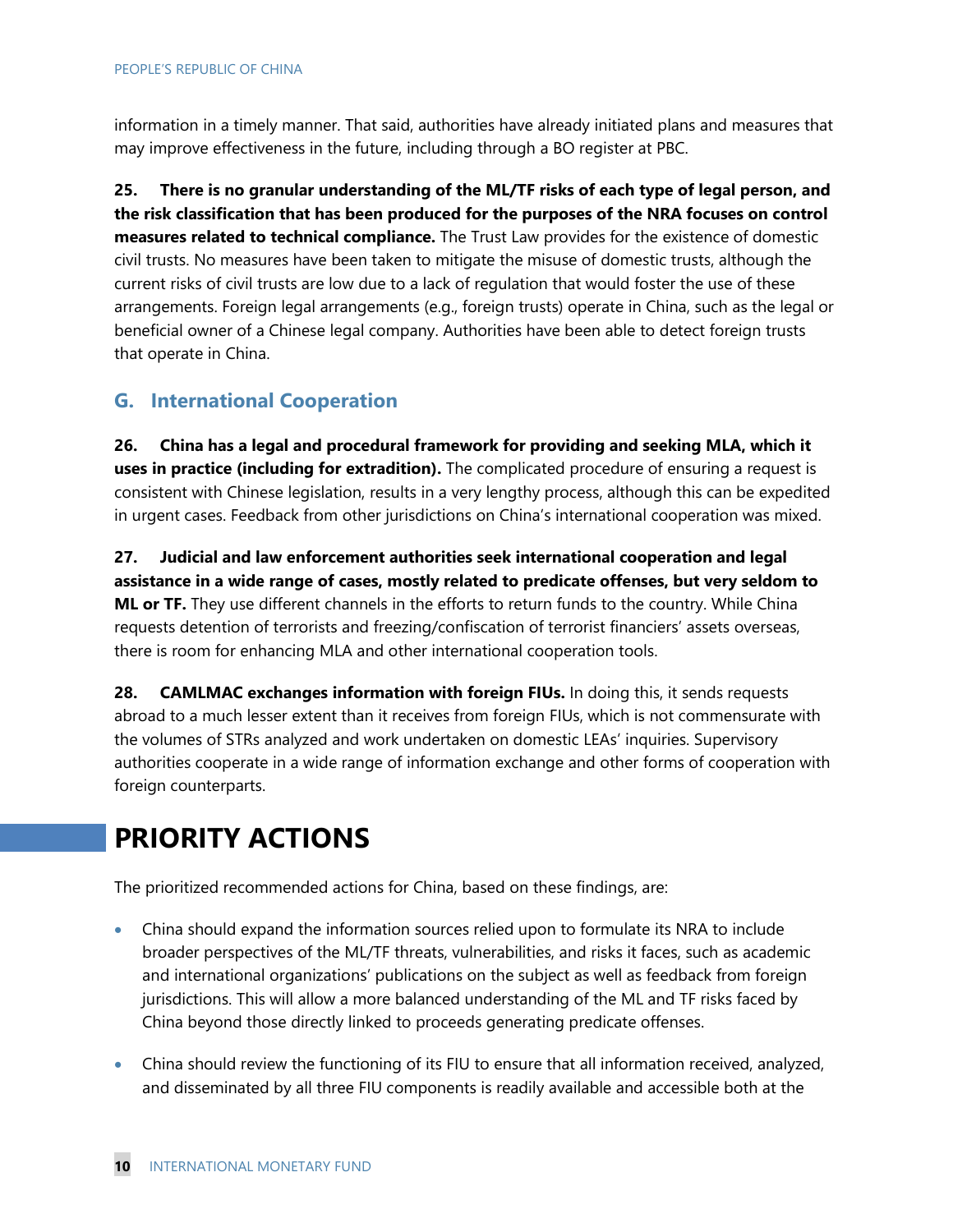central and provincial levels. This review should include the creation of a database to unify and centralize all components of the current (stand-alone) databases at central and provincial levels. In addition, to ensure the operational independence of the FIU, China should remove the signature of the president of the PBC provincial branch as a condition for dissemination of information to competent authorities.

- The authorities should reconsider the policy, which focuses on pursuit of those involved in predicate crime to combat ML, to include a broader focus to "follow the money" beyond those who are active participants in the predicate crime.
- Authorities should create comprehensive legal frameworks for the implementation of TF- and PF-related TFS that include a general prohibition, extends to all assets of designated entities, and is implemented without delay, with regard to designations by the UN Security Council. In the interim, the PBC should update its existing Notice to address delays in freezing. The exiting legal framework for TF and the contemplated law on PF could be instrumental in this regard.
- Shortcomings in the AML/CFT legal framework related to the coverage of online lending institutions, DNFBPs, domestic PEPs, TFS, and the criteria for reporting suspicious transactions should be addressed. Corresponding guidance should be provided as needed.
- China's attention should focus on (i) the robustness and usefulness of risk assessments of FIs, to ensure that these reflect actual threats and corresponding vulnerabilities exposing these institutions to risk; (ii) the effectiveness of ongoing due diligence, notably the monitoring of transactions; and (iii) the consolidated supervision of financial groups, to ensure a robust management of ML/TF risks by these groups.
- The PBC should introduce an effective system of assessing individual entities' risks and supervising and monitoring DNFBPs (apart from trust companies and dealers in precious metals) for compliance with AML/CFT obligations. In doing so, China should review the strategy and necessity of collaborating with sector supervisors in the DNFBP sectors, given their low level of knowledge about ML/TF risks.
- Authorities should ensure that competent authorities can obtain adequate, accurate and current basic and BO information (beyond legal owner information), in a timely manner. This will require measures that ensure that such information is accurately registered or kept somewhere that is accessible.
- China should pay more attention to the exchange of information in ML/TF cases and increase the number of spontaneous requests sent to foreign counterparts, as a result of its strategic and operational analysis and should, in general, reduce the time taken to respond to foreign requests.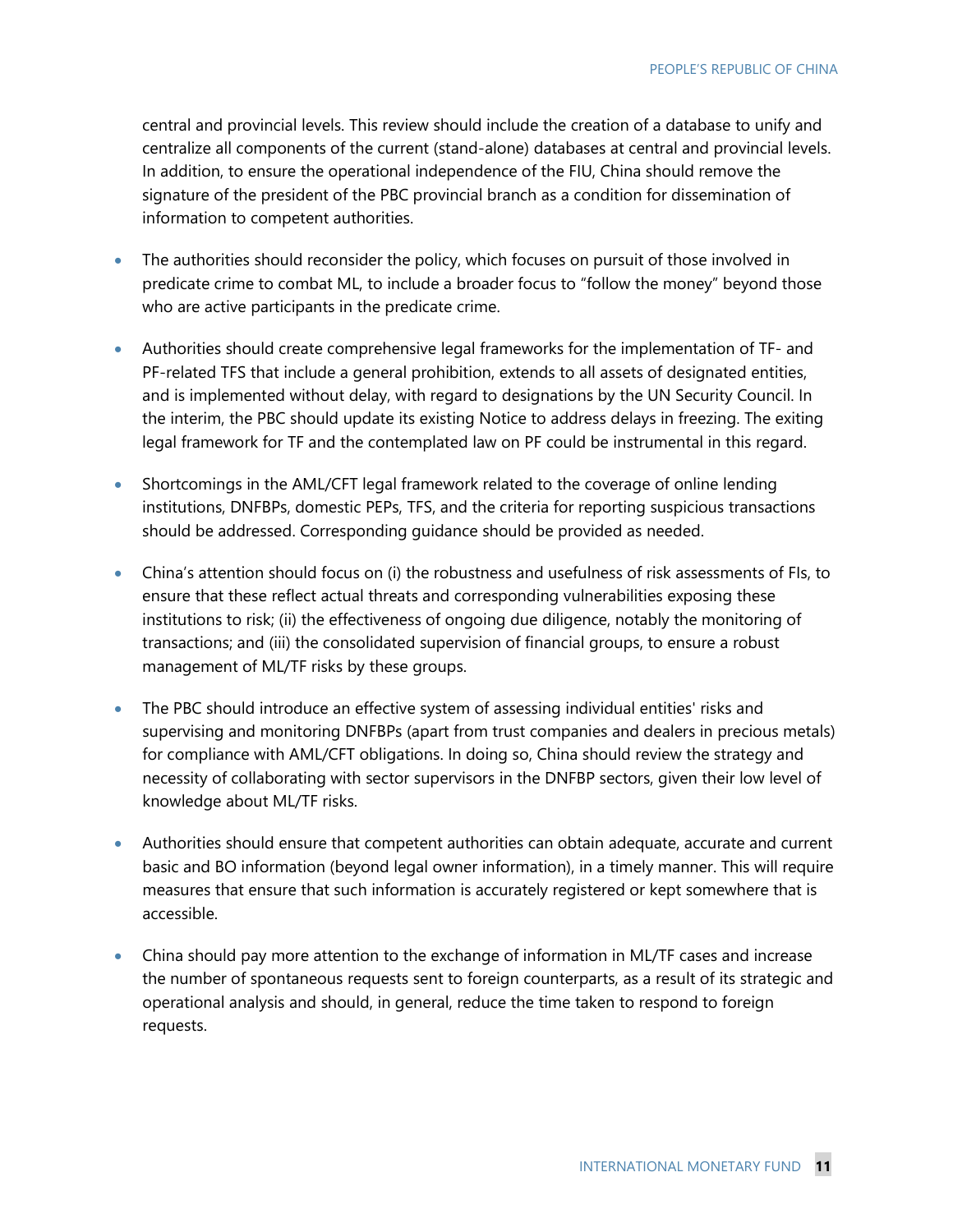## **COMPLIANCE AND EFFECTIVENESS RATINGS**

*Technical Compliance Ratings (C—compliant, LC—largely compliant, PC—partially compliant, NC noncompliant)*

| R.1-Assessing<br>risk and<br>Applying Risk-<br><b>Based</b><br>Approach | R.2-National<br>Cooperation<br>and<br>Coordination                        | R.3-Money<br>Laundering<br>Offense                  | $R.4-$<br>Confiscation<br>and Provisional<br><b>Measures</b> | R.5-Terrorist<br>Financing<br>Offense       | R.6-Targeted<br>Financial<br>Sanctions-<br>Terrorism and<br>Terrorist<br>Financing           |
|-------------------------------------------------------------------------|---------------------------------------------------------------------------|-----------------------------------------------------|--------------------------------------------------------------|---------------------------------------------|----------------------------------------------------------------------------------------------|
| LC                                                                      | $\mathsf{C}$                                                              | <b>PC</b>                                           | $\mathsf{C}$                                                 | LC                                          | <b>PC</b>                                                                                    |
| R.7-Targeted<br>Financial<br>Sanctions-<br>Proliferation                | R.8-Nonprofit<br>Organizations                                            | R.9-Financial<br>Institution<br><b>Secrecy Laws</b> | $R.10 -$<br><b>Customer Due</b><br>Diligence                 | R.11-Record-<br>Keeping                     | $R.12-$<br>Politically<br>Exposed<br>Persons                                                 |
| <b>NC</b>                                                               | <b>PC</b>                                                                 | $\mathsf{C}$                                        | LC                                                           | $\mathsf{C}$                                | <b>PC</b>                                                                                    |
| $R.13-$<br>Correspondent<br><b>Banking</b>                              | R.14-Money<br>or Value<br>Transfer<br><b>Services</b>                     | <b>R.15</b> -New<br>Technologies                    | R.16-Wire<br><b>Transfers</b>                                | R.17-Reliance<br>on Third<br><b>Parties</b> | R.18-Internal<br>Controls and<br>Foreign<br><b>Branches and</b><br>Subsidiaries              |
| LC                                                                      | <b>LC</b>                                                                 | <b>PC</b>                                           | <b>PC</b>                                                    | LC                                          | <b>PC</b>                                                                                    |
| R.19-Higher-<br><b>Risk countries</b>                                   | $R.20 -$<br>Reporting of<br>Suspicious<br><b>Transactions</b>             | R.21-Tipping-<br>off and<br>Confidentiality         | R.22-DNFBPs:<br><b>Customer Due</b><br>Diligence             | R.23-DNFBPs:<br><b>Other Measures</b>       | $R.24-$<br>Transparency<br>and BO of Legal<br>Persons                                        |
| $\mathsf{C}$                                                            | LC                                                                        | LC                                                  | <b>NC</b>                                                    | <b>NC</b>                                   | <b>NC</b>                                                                                    |
| $R.25 -$<br>Transparency<br>and BO of Legal<br>Arrangements             | $R.26 -$<br>Regulation and<br>Supervision of<br>Financial<br>Institutions | R.27-Powers<br>of Supervision                       | $R.28-$<br>Regulation and<br>Supervision of<br><b>DNFBPs</b> | R.29-Financial<br>Intelligence<br>Units     | $R.30 -$<br>Responsibilities<br>of Law<br>Enforcement<br>and<br>Investigative<br>Authorities |
| <b>NC</b>                                                               | PC                                                                        | LC                                                  | <b>NC</b>                                                    | PC                                          | $\mathsf C$                                                                                  |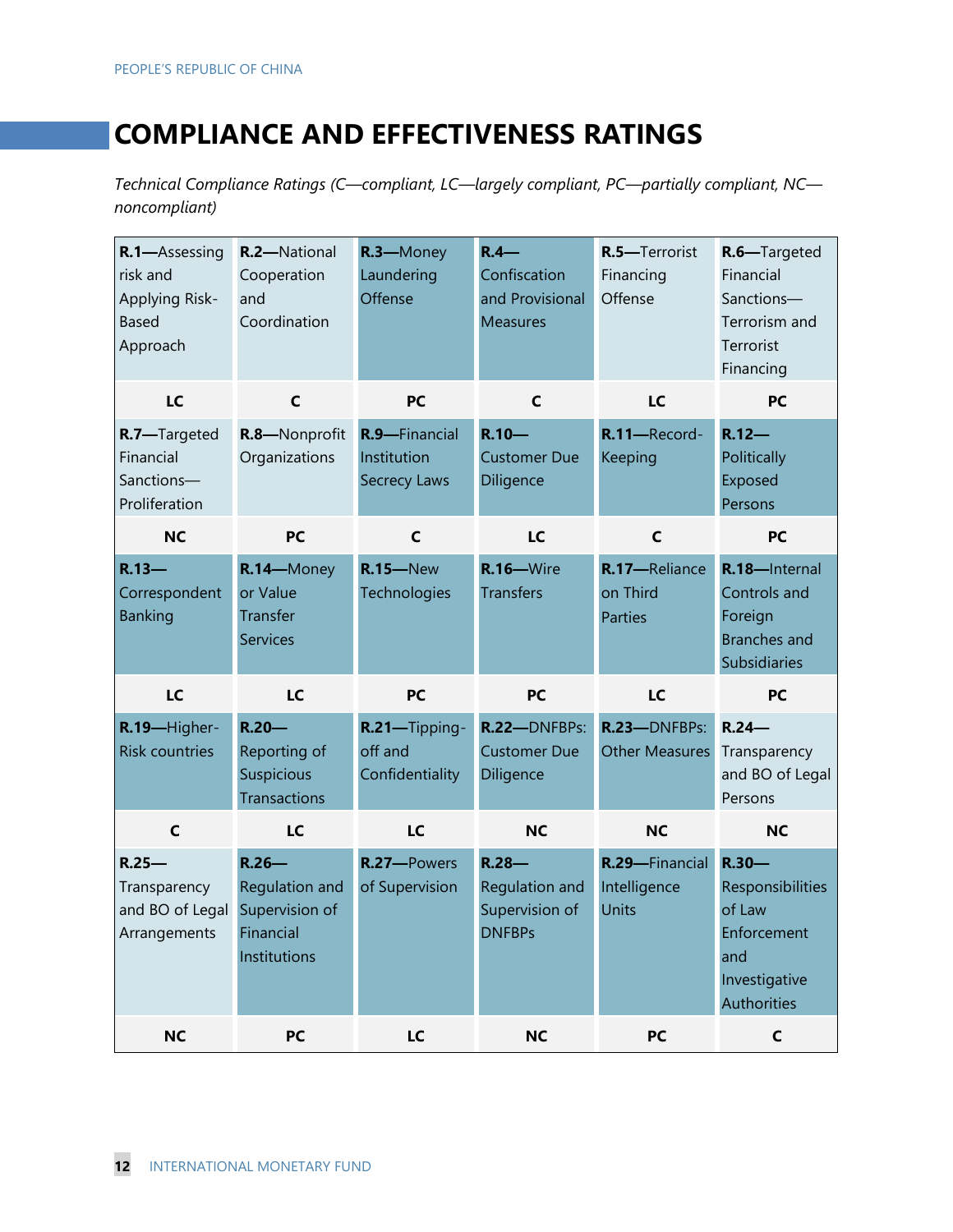*Technical Compliance Ratings (C—compliant, LC—largely compliant, PC—partially compliant, NC noncompliant)*

| R.31-Powers<br>of Law<br>Enforcement<br>and<br>Investigative<br><b>Authorities</b> | $R.32 - Cash$<br><b>Couriers</b>                           | R.33-Statistics R.34-   | Guidance and<br>Feedback                               | $R.35 -$<br><b>Sanctions</b> | $R.36 -$<br>International<br>Instruments |
|------------------------------------------------------------------------------------|------------------------------------------------------------|-------------------------|--------------------------------------------------------|------------------------------|------------------------------------------|
| $\mathsf{C}$                                                                       | LC                                                         | LC                      | <b>PC</b>                                              | <b>PC</b>                    | LC                                       |
| R.37-Mutual<br>Legal Assistance Legal                                              | R.38-Mutual<br>Assistance:<br>Freezing and<br>Confiscation | $R.39 -$<br>Extradition | R.40-Other<br>Forms of<br>International<br>Cooperation |                              |                                          |
| LC                                                                                 | <b>PC</b>                                                  | LC                      | LC                                                     |                              |                                          |

#### *Effectiveness Ratings (High, Substantial, Moderate, Low)*

| IO.1                             | IO.2               | IO.3               | IO.4             | IO.5                    | IO.6            |
|----------------------------------|--------------------|--------------------|------------------|-------------------------|-----------------|
| Risk, policy and<br>coordination | International      | Supervision        | Preventive       | Legal<br>persons<br>and | Financial       |
|                                  | cooperation        |                    | measures         | arrangements            | intelligence    |
| <b>Substantial</b>               | <b>Moderate</b>    | <b>Moderate</b>    | Low              | Low                     | <b>Moderate</b> |
| IO.7                             | IO.8               | IO.9               | IO.10            | 10.11                   |                 |
| ML                               | Confiscation       | TF                 | preventive<br>TF | financial<br>PF         |                 |
| investigation                    |                    | investigation      | measures and     | sanctions               |                 |
| and prosecution                  |                    | and                | financial        |                         |                 |
|                                  |                    | prosecution        | sanctions        |                         |                 |
| <b>Moderate</b>                  | <b>Substantial</b> | <b>Substantial</b> | Low              | Low                     |                 |